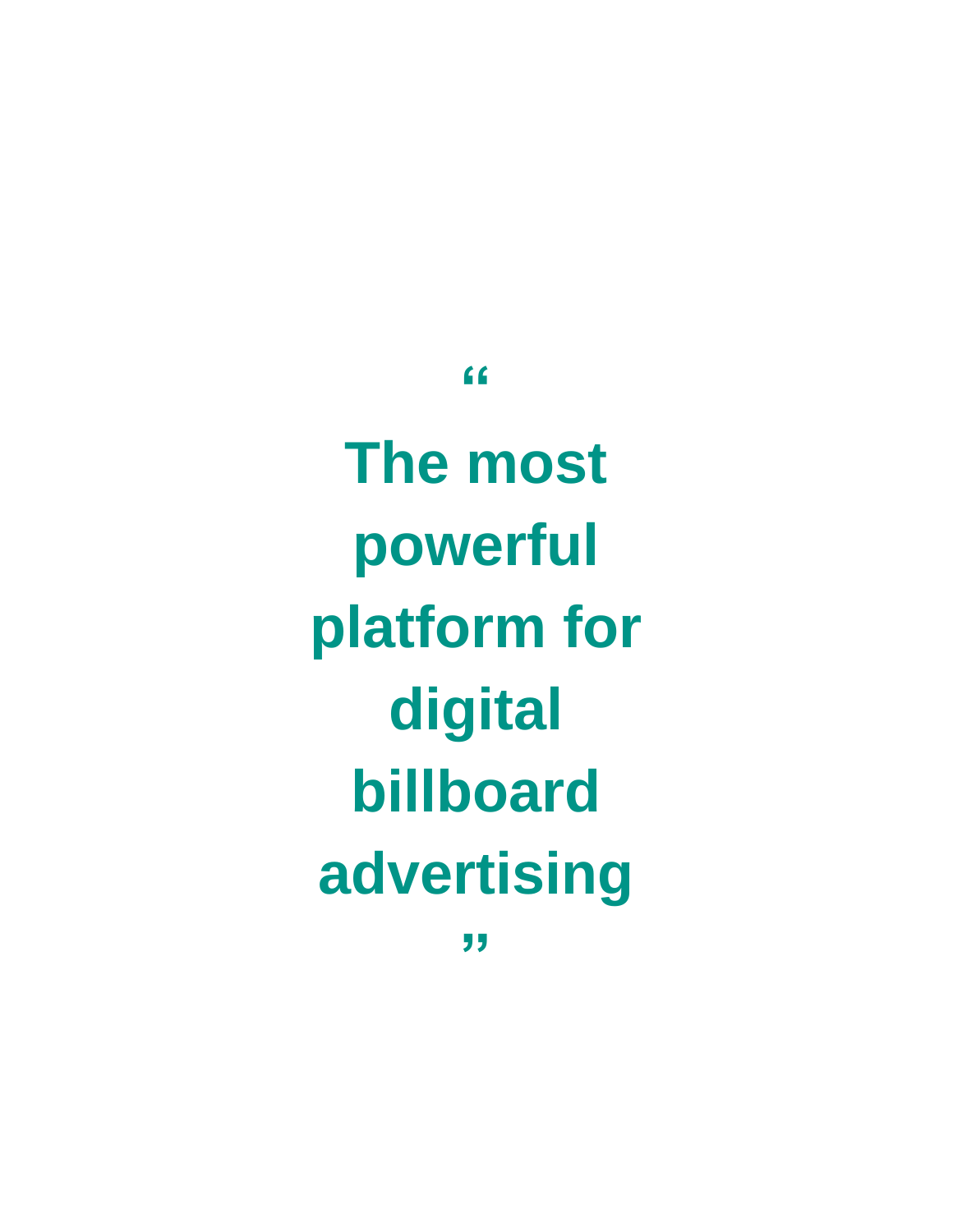# **Disclaimer**

The purpose of the present white paper is introduction of luminocoin to potential token holders in view of upcoming token sale. information proposed below does not constitute a public offer. its only purpose is to provide relevant and sufficient information to potential token holders. nothing in this document must be regarded as advertising of the product or an investment offer. nothing in the document must be regarded as a solicitation and /or proposal to buy any securities in any jurisdiction. this document does not follow any laws or rights concerning investor protection in any jurisdiction. some statements, evaluations, and financial information in the document are judgments of its authors. suggested judgments or information may contain known and unknown risks or inaccuracies, which may lead to events or outcomes with economic effects. information in the document can be subject to inaccuracies, grammatic and syntactic errors originated from translation to other languages or quoting its sections in writing or verbal form to existing and potential clients, partners, etc. luminocoin service cannot be used to acquire foreign assets and /or to avoid consequences of unlawful actions which are subject to supervision by financial regulators.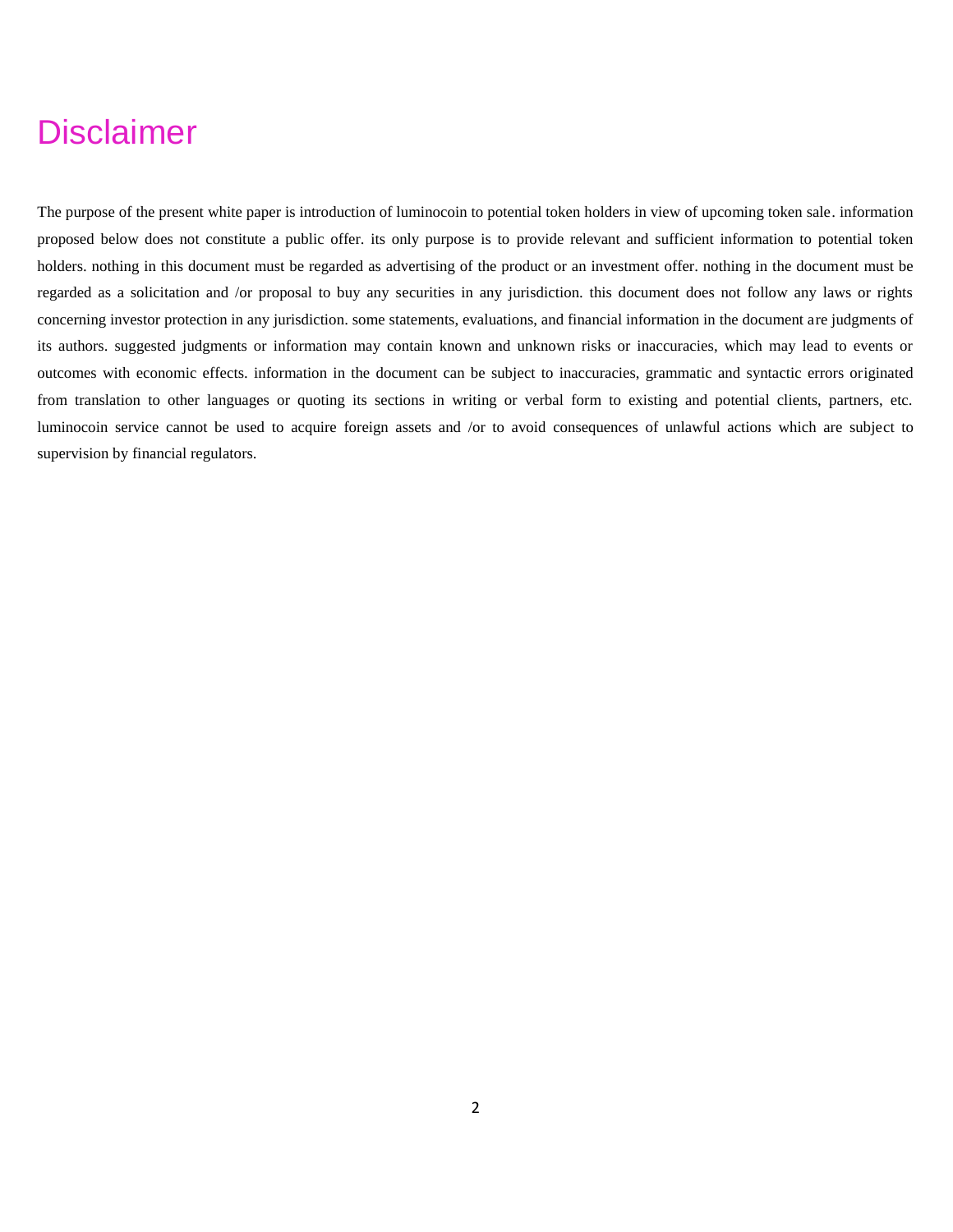## 1. Introduction To Billboard Advertising

The name billboard is derived from the term "billing board," and is a large outdoor advertising space designed to capture the attention of motorists and pedestrians. Typically placed around high traffic areas (both automotive and foot traffic), billboards are meant to be simple, striking, and creative. If you are considering your advertising tools, likely you have thought about billboards. A billboard is a sign positioned somewhere in a high-traffic area that can promote your brand. They have a lot of great marketing power. It may seem like a big investment. But, it will help your company build a brand image. The size of the billboard makes it impossible to not notice it. Although, your audience has a very limited time to take note of your ad, there will be a high frequency of customers being repeatedly exposed to it. This results in the ad automatically getting registered in their photographic memory so they will remember it. You do not have to go around looking for customers because they will be attracted to the product. Here are some of the biggest advantages of billboards as advertising tools:

#### They are highly visible

Just think of coming off the highway, or driving down a busy street, and seeing a huge billboard erected in front of you. The size of billboards today makes it impossible to not see them. If you put an ad in the paper, it may reach people who open it to that page. If you create a radio ad, it may reach people who happen to be listening. On the other hand, billboards are in-your-face and eye-catching. If a car drives past them, likely they are going to see them!

#### You can pick where to place it

Strategically placed billboards can be some of the wisest investments around. Popular corner or busy rush-hour highways off ramp are examples of where you can place your signage. Not only is it a great chance to introduce yourself and your phone number to a new market, but it also can drive your business marketing plan.

#### You can customize its message

You know the saying "A picture is worth a thousand words"? Well with billboard advertising that is definitely true. By creating a compelling and interesting layout, design, picture and quote, you can send exactly the message you want to your new potential customers.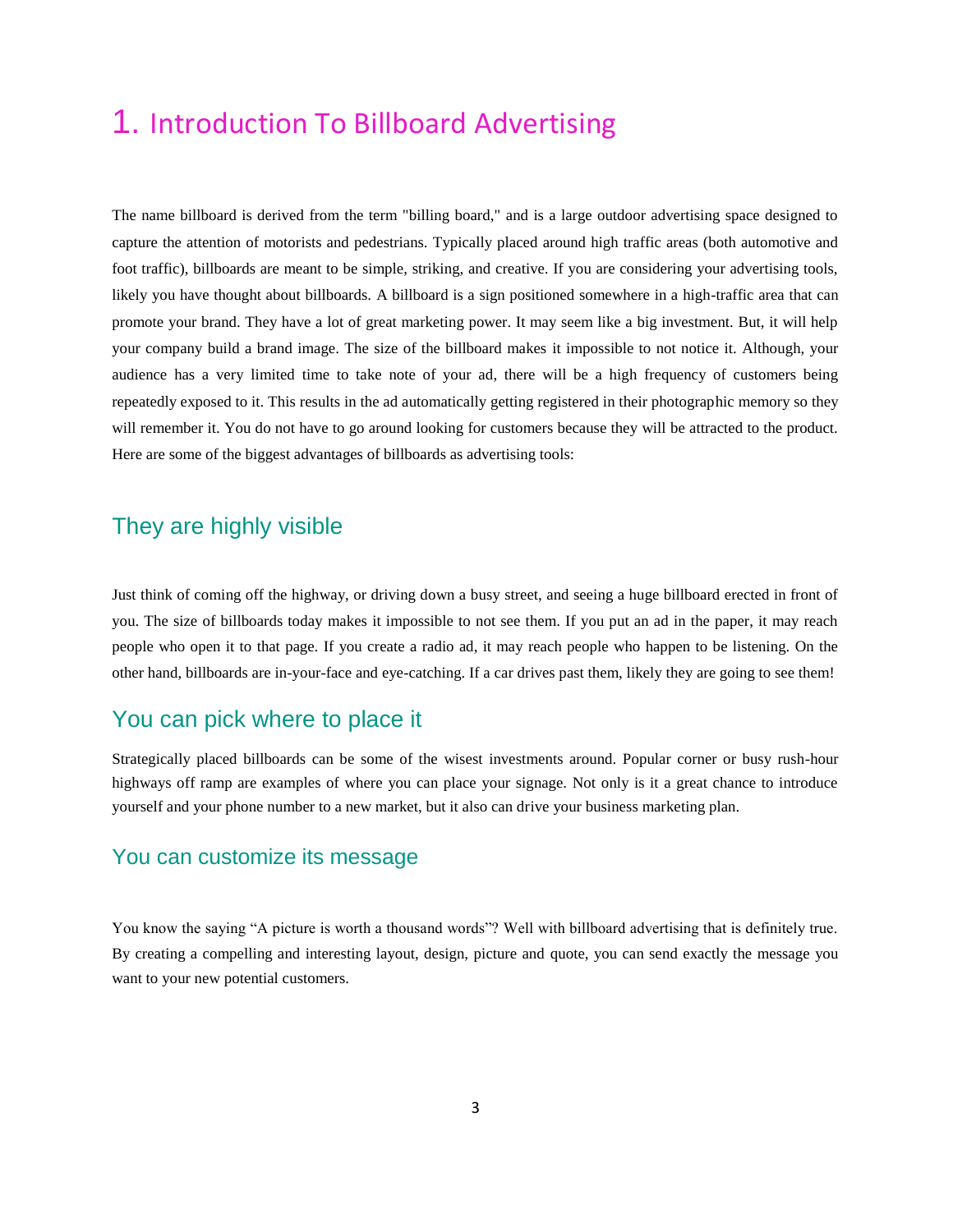#### It can repeatedly reach potential customers

Research says that people have to see a sign three times before they remember to do what it tells them to do. With billboards, your chance of repeat visible outreach is huge. Just think that most drivers take the same routes to and from work, school, for errands and visiting friends.

Though traditional billboards are still popular, the move to digitally engineered LED billboards is seeing a steady increase. Traditional or print billboards have been an advertising standard for years. Traditional billboards are usually made of vinyl or paper with lights used to surround the boards so they can be seen better at night. However, traditional billboards are steadily becoming a thing of the past due to maintenance and lack of variation in what may be promoted on the signage. The signs can often be troublesome to put up and intolerant of inclement weather. Maintaining these signs can be costly due to the labor required. Though traditional billboards still have the ability to capture an audience, they don't draw the same attention as digital billboards. A study done by the [U.S. Department](http://www.fhwa.dot.gov/real_estate/oac/visual_behavior_report/final/cevmsfinal01.cfm)  [of Transportation Federal](http://www.fhwa.dot.gov/real_estate/oac/visual_behavior_report/final/cevmsfinal01.cfm) [Highway Administration f](http://www.fhwa.dot.gov/real_estate/oac/visual_behavior_report/final/cevmsfinal01.cfm)ound that during visible time, drivers tend to gaze at digital signs 63 percent of the time vs the 37 percent for standard billboards on urban roads

### 2. Digital Billboard

Digital billboards use LED arrays to display computer-automated messages and images. As electronic billboards are controlled and operated using a computer, they are much easier to change and maintain than traditional billboards. Digital billboards offer businesses the opportunity to update and modify messages to their audience as often as possible with the use of a computer. Basic pixels in a billboard consist of red, blue and green LEDs. Using a microprocessor or logic chip, the LEDs communicate with the computer to enhance, change or color mix to adjust the sign. With this technology, a multitude of colors can be displayed, making advertisements more captivating, lively and memorable. LED billboards are also much easier to see at night, unlike traditional boards, and can run for extended periods of time.

Although a traditional billboard is less expensive than an LED ad, it's also more forgettable, according to figures cited by the various websites. A traditional billboard ad can't be changed without hiring someone to climb up and repaper it, which is usually time-consuming and expensive. And if your traditional billboard has to compete with a nearby LED ad, it's likely that your message will be overshadowed. Another huge advantage of LED billboards is the appearance factor. With traditional billboards your ad would fade, peel, become dirty, or change color over time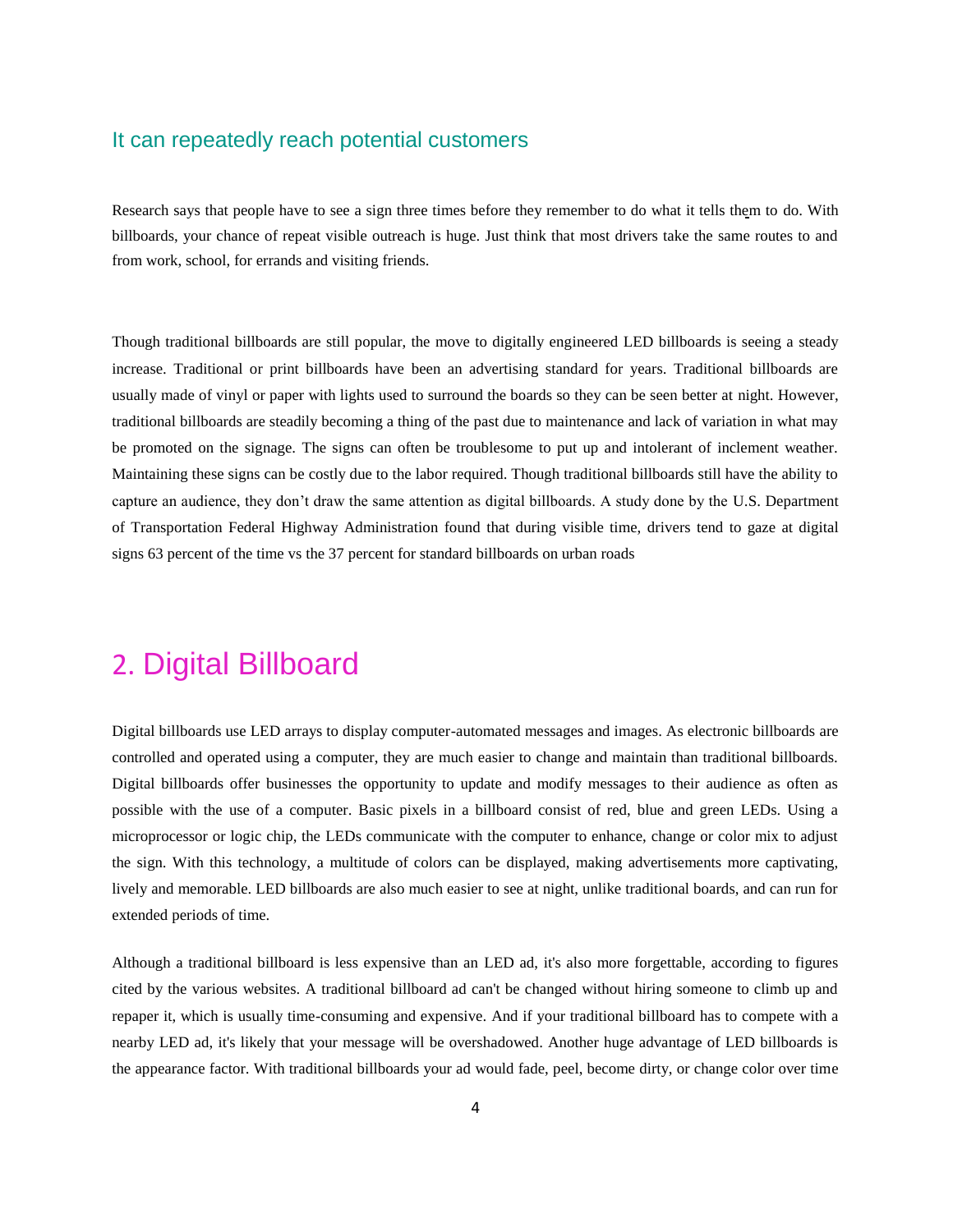as it is exposed to the sun and other weather elements. The typical LED bulb last 100,000 hours or more, which translates to 11 years or more, so apart from a complete power outage the chances of your ad suffering from any rundown appearance is slim to none. A massive advantage LED billboards have over the traditional static option is the ability to quickly change messages to reflect new marketing strategies, promotions, or pricing. Whereas in the past you would have to submit an order from the print shop, wait for the print to be fabricated, then schedule someone to go install the new print; now all that is needed for an ad to be updated/changed is a final digital proof emailed to whoever operates the billboard, which in turn can be instantly uploaded!

The biggest objection people have when it comes to the decision making process between purchasing an LED billboard ad or a traditional static billboard ad is the upfront cost. While it is true that the upfront cost of the ad purchased on an LED display is higher than that of a static billboard ad, the return on investment is much higher with the LED ad. An Arbitron Digital Billboard study found that almost one in five people discussed an ad they had seen on digital billboards with other people, and they also found the LED billboards to be more appealing to look at. Also when comparing the cost of advertising on a billboard to other advertising mediums, besides an on premise sign at the location of your business, billboard advertising is by far the cheapest option available!

There is a plethora of data available showing the effectiveness of billboard advertising, and as technology keeps improving and changing, the advantages of LED Digital advertising over the traditional static printed billboards keep increasing.

# 3. Luminocoin

LuminoCoin efficiently improves the efficiency of digital billboard advertising by creating a new token that can be exchanged between publishers, advertisers, and users. The token can be used for obtaining a variety of advertising and attention-based services.

We provide a centralized digital billboard advertising platform for entire Asian continent. Users can exchange tokens for utilizing billboards for video displays, live speech telecasting and much more. Clients can get access to the best billboard advertising sites through a single channel and the troubles of making payments at different points are minimized along with an assurance of maximum result. It's a win –win situation for all as the value of each token is is increasing with eachtransaction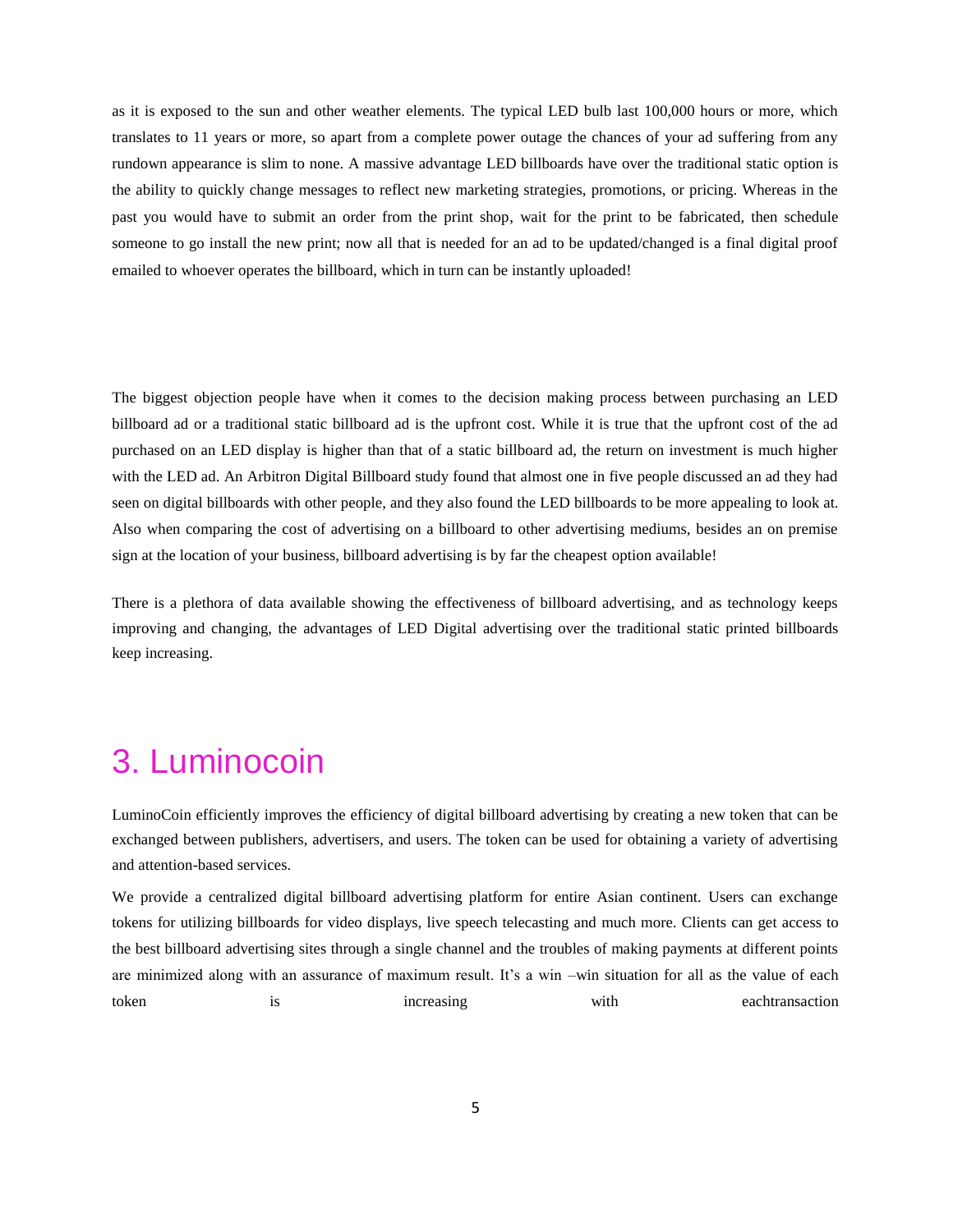# 4. Centralized Digital Billboard Advertising

Stage 1: LuminoCoin LuminoCoin is a fast, open source, privacy-focused centralized browser for digital billboard advertisement seekers. We provide the towers for digital billboard advertisements in Asia. Clients can invest in LuminoCoin and obtain token and thus purchase digital bill board location and time slots.

Stage 2: Our Token The Token can be used to obtain a variety of digital billboard advertising and attention-based services through platform, as it is exchanged between the clients, existing users and us. Existing investors receive a high profit as the token value will surely rise through token transactions.

Stage 3: The Result Digital billboard advertisement is displayed in the desired location of the clients in the desired time slots after learning the potential of the location which can benefit the client.

# 5. How We Make It Happen?

#### Billboard Towers

.

We own billboard towers in various locations from which the clients can choose their desired location and time slots. Our team of experts will also do an in-depth study of the locations to decide where the ad must be placed. This will give a clear picture to the client and they can place the ad in the location which will give them maximum attention. Maximum attention means maximum sales and profit.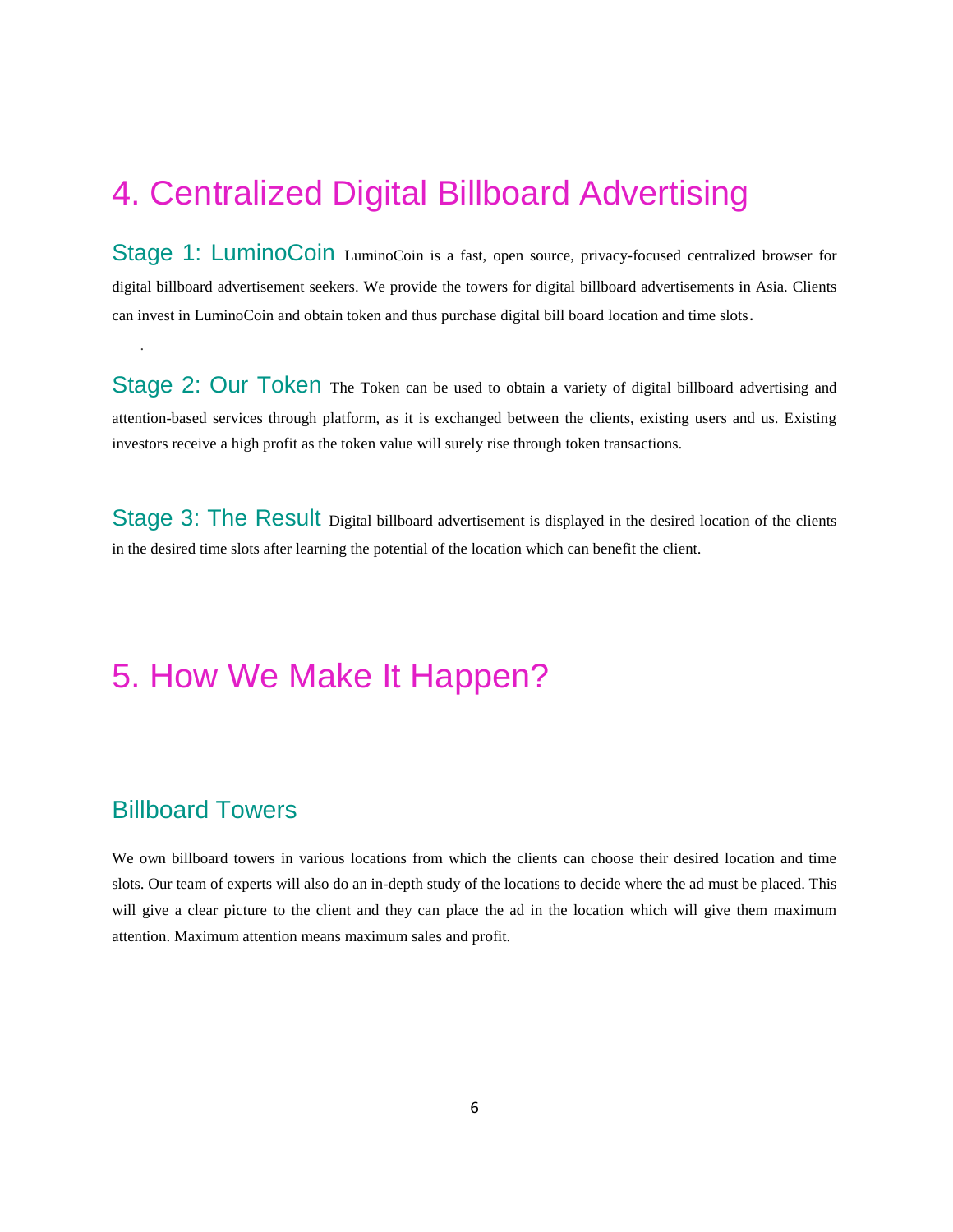#### **Tokens**

Tokens will be acting as the medium of transaction for the digital advertisement. Value of tokens will increase with the number of transaction. Token transactions will be between the clients, existing users and us.

### Advertisement Display

Ads will be displayed in locations and timeslots chosen by the clients.

# 6. Lumino Token Technology

The Lumino Token a token based on Ethereum, is an important element of a new marketplace. Ethereum is an open source, blockchain-based, distributed computing platform oriented towards smart contracts. Effectively, Ethereum is a distributed virtual machine that allows end users to construct smart contracts for transactions. Smart contracts are stateful applications stored in the Ethereum blockchain.These contracts are cryptographically secure and can verify or enforce performance of the contract. Token contracts are a standard feature of the Ethereum ecosystem. Ethereum has been used for mobile payment systems, distributed exchanges, tokens pegged to commodities and fiat currencies, market clearing mechanisms, micropayment systems for distributed computing resources, commodities and securities exchanges, crowd funding, and legal document verification. Large firms have invested in and deployed Ethereum, with JP Morgan, Deloitte, IBM, Santander Bank, Microsoft, the Luxembourg Stock Exchange, and the Royal Bank of Scotland being key early adopters.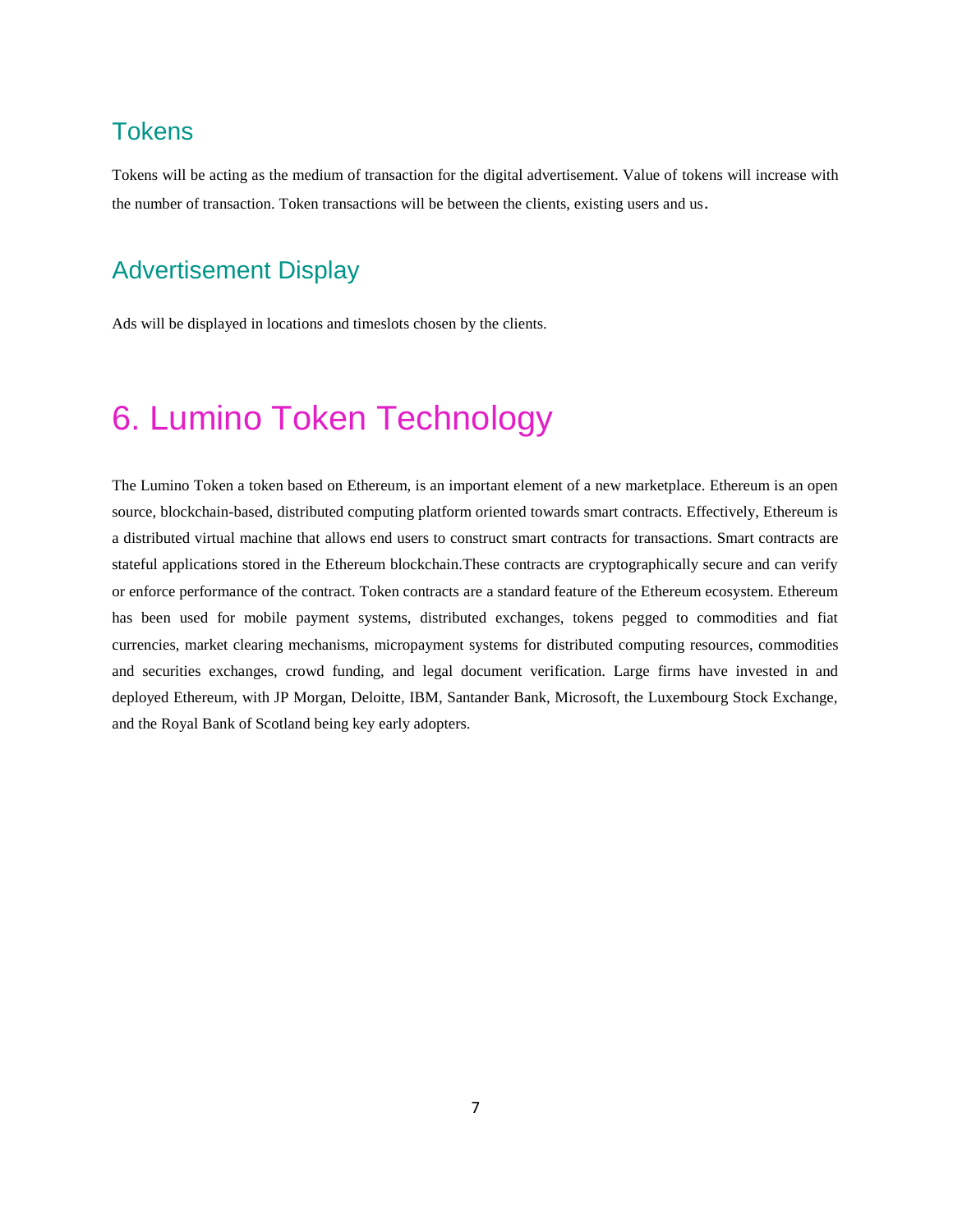# 7. Value Flow Of LuminoCoin



### Our Platform

We provide a secure platform where clients can get double benefit of purchasing the best location for their digital billboard advertising and also to invest in tokens.

### Tokens for Advertisers/Clients

The clients who desire to purchase a time slot for displaying their advertisement will make payment and a certain percentage of it will be used to purchase tokens which are beneficial to the clients. We will provide time slots and locations for the ad as per the desire of our client as we own the bill board towers.

#### Tokens for Users

The major beneficiaries are the already existing users of LuminoCoin as they will be getting a golden opportunity of token transactions. They will also be receiving a high value for their tokens as the value of each token will increase with the number of transactions.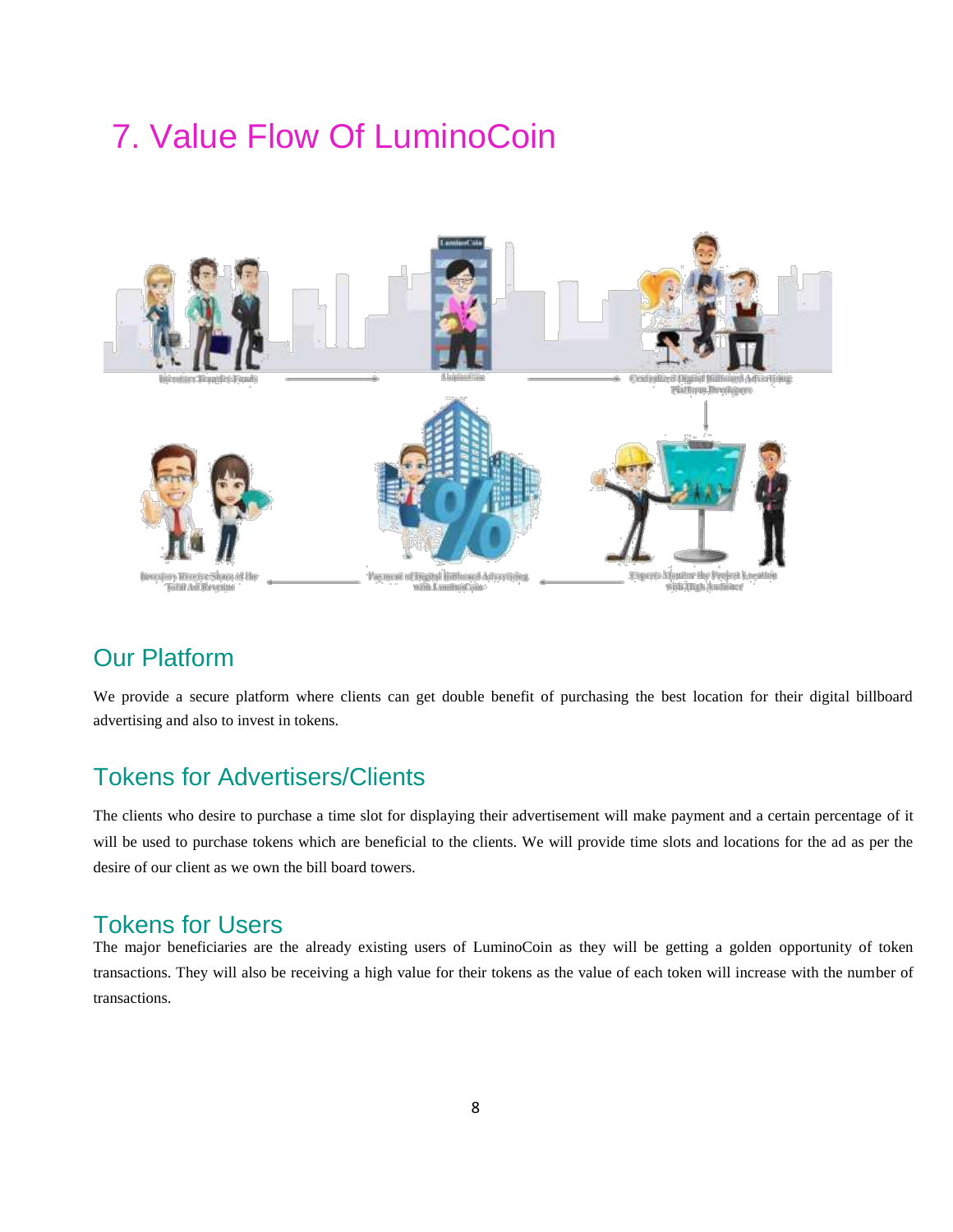# 8. Advantages Of Our Digital Billboards

### Less waiting

With our digital billboards, the wait for publishing is completely eliminated. The ad will be sent to the screen electronically, meaning there will only be a maximum wait of a few hours before your ad can be seen.

### Operational from anywhere

The great thing about digital advertising is that it can be operated remotely.

### Flexible

With our digital billboards, advertising campaigns can be altered quickly with less forward planning required.

#### Time slots

Certain products and promotions will be extra effective at certain times of day. By purchasing advertising space on a digital billboard, clients can choose several different ads to run at different times during the day, to increase the impact of their promotions. The onset of digital technology in advertising can only serve to help businesses promote themselves and their services in more effective manners. As technology continues to advance and consumer habits change with these advancements, businesses should be looking to take advantage of digital billboards.

It may seem like a big investment. But, it will help the clients to build a brand image. This will strengthen the product presence in the market as it reaches numerous target groups simultaneously.

# 9. Faq

Are LuminoCoin [LUM] Tokens transferable?

LUM Token is a utility token meant for use in the LUM platform. It is transferable.

What crypto-currencies were accepted during the sale?

Ethereum (ETH)